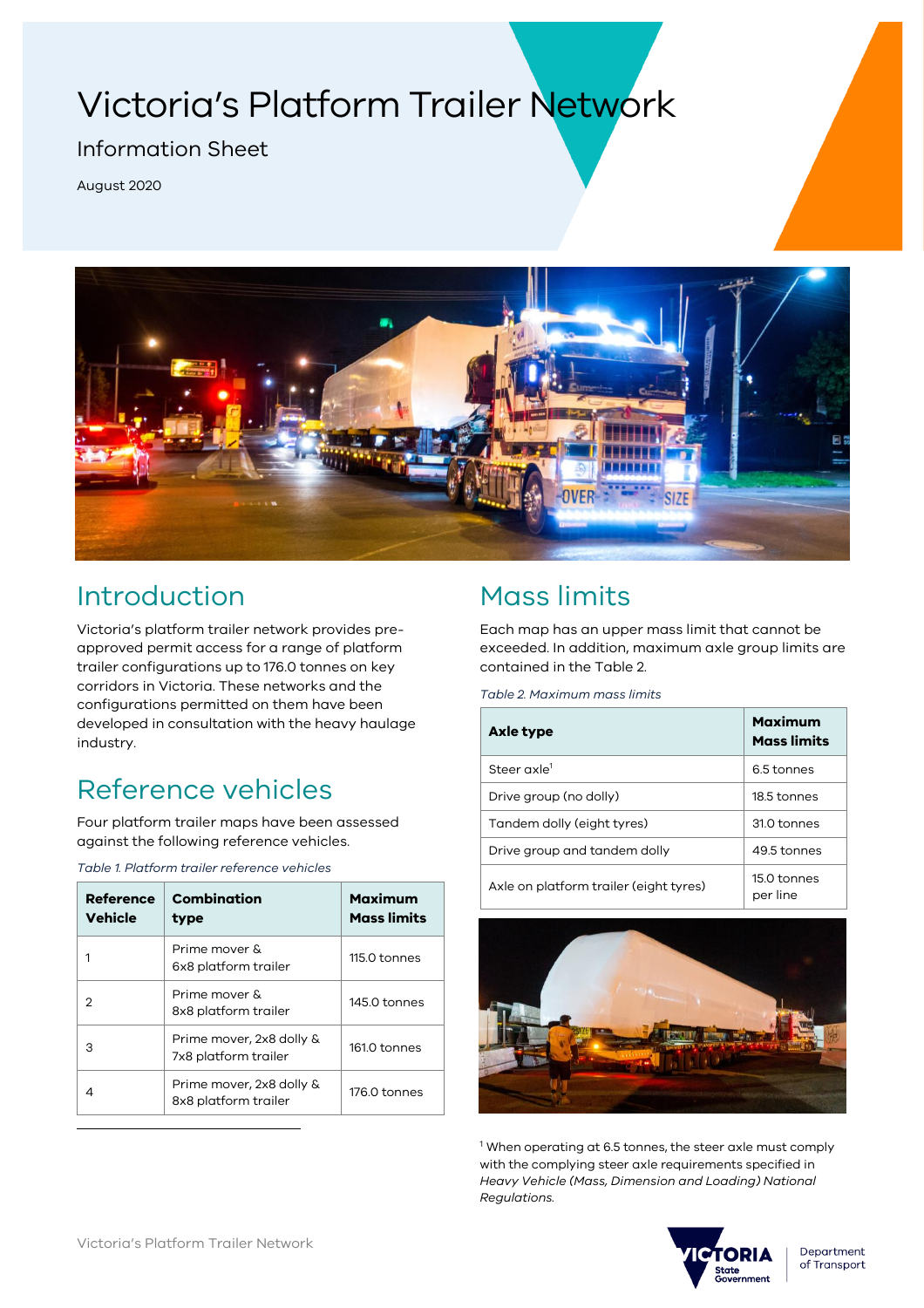### Internal spacings

To operate at the above mass limits, spacings between each axle and axle group must comply with th[e Table 3.](#page-1-0)

<span id="page-1-0"></span>

| Table 3. Internal spacings |  |
|----------------------------|--|
|----------------------------|--|

| <b>Spacing type</b>                                                        | <b>Allowance</b> |
|----------------------------------------------------------------------------|------------------|
| Last axle of the drive group to the<br>first axle of the platform trailer  | $6.0m - 6.3m$    |
| Last axle of the drive group to the<br>first axle of the tandem dolly      | 26m - 36m        |
| Last axle of the tandem dolly to the<br>first axle of the platform trailer | $6.0m - 6.3m$    |
| Platform trailer spacing<br>(between each axle):                           | 18m - 183m       |
| Ground Contact Width for a dolly                                           | Minimum 4.0m     |
| Ground Contact Width for the<br>platform trailer                           | Minimum 42m      |

Axle spacings for each reference vehicle can be found in th[e Appendix 1.](#page-5-0)



### Dimension limits

Maximum dimension limits for platform trailer combinations are contained in the [Table 4.](#page-1-1)

<span id="page-1-1"></span>*Table 4. Maximum dimensions limits*

| <b>Width</b>     | Height <sup>2</sup> | Rear<br>overhang | <b>Deck</b><br>height | Length |
|------------------|---------------------|------------------|-----------------------|--------|
| 6.0 <sub>m</sub> | 6.0 <sub>m</sub>    | 7.6m             | 1.2 <sub>m</sub>      | 38.0m  |

<sup>2</sup> Maximum height limit is subject to vertical clearance on the network (for example overhead powerlines, structures and pedestrian bridges). Please refer to height clearance information on the website:

[https://www.vicroads.vic.gov.au/business-and-](https://www.vicroads.vic.gov.au/business-and-industry/heavy-vehicle-industry/heavy-vehicle-road-safety/height-clearance-on-roads)

[industry/heavy-vehicle-industry/heavy-vehicle-road](https://www.vicroads.vic.gov.au/business-and-industry/heavy-vehicle-industry/heavy-vehicle-road-safety/height-clearance-on-roads)[safety/height-clearance-on-roads](https://www.vicroads.vic.gov.au/business-and-industry/heavy-vehicle-industry/heavy-vehicle-road-safety/height-clearance-on-roads)

### What if my platform trailer exceeds the dimension limits?

Platform trailer combinations that exceed the dimension limits contained in the [Table 4](#page-1-1) <sup>3</sup> may operate on the approved network provided the transport company attaches a Transport Management Plan (TMP) as part of the permit application.

Road Manager consent on approved arterial roads will not be required where the TMP demonstrates, through a swept-path analysis, that the combination can safely navigate the route without the need to either remove road furniture or operate contra-flow, in the opposite direction to the traffic<sup>4</sup> . In instances where the height exceeds 6.0 metres, third party approval will be required (se[e Third-party permissions\)](#page-3-0).

### What if my platform trailer doesn't match one of the reference vehicles?

As per [Table 2,](#page-0-0) if your combination falls within the maximum mass limit for one of the published networks, you may operate on that network provided you do not exceed the mass limits or internal spacings described in this document. Approved networks for such combinations are contained in [Table 5.](#page-1-2)

| If my combination is a                            | I may operate on the |
|---------------------------------------------------|----------------------|
| 5x8 platform trailer<br>(100.0 tonnes)            | 115.0 tonne network  |
| 7x8 platform trailer<br>(130.0 tonnes)            | 145.0 tonne network  |
| 6x8 platform trailer with<br>dolly (146.0 tonnes) | 161.0 tonne network  |

<span id="page-1-2"></span>*Table 5. Approved networks for other combinations*

A structural assessment will be required before access can be granted if you:

- exceed the mass limits (for example, operate at more than 15.0 tonnes per line on the platform); or
- do not comply with the internal spacing requirements, including the 1.8 spacing on the platform; or
- exceed 176.0 tonnes GCM.

An assessment may incur costs, particularly if the platform exceeds more than 15.0 tonnes per line.

<sup>3</sup> Aside from deck height which must be maintained at 1.2 metres.

<sup>4</sup> For combinations that require the removal of road furniture or contra-flow travel, road manager consent will be required.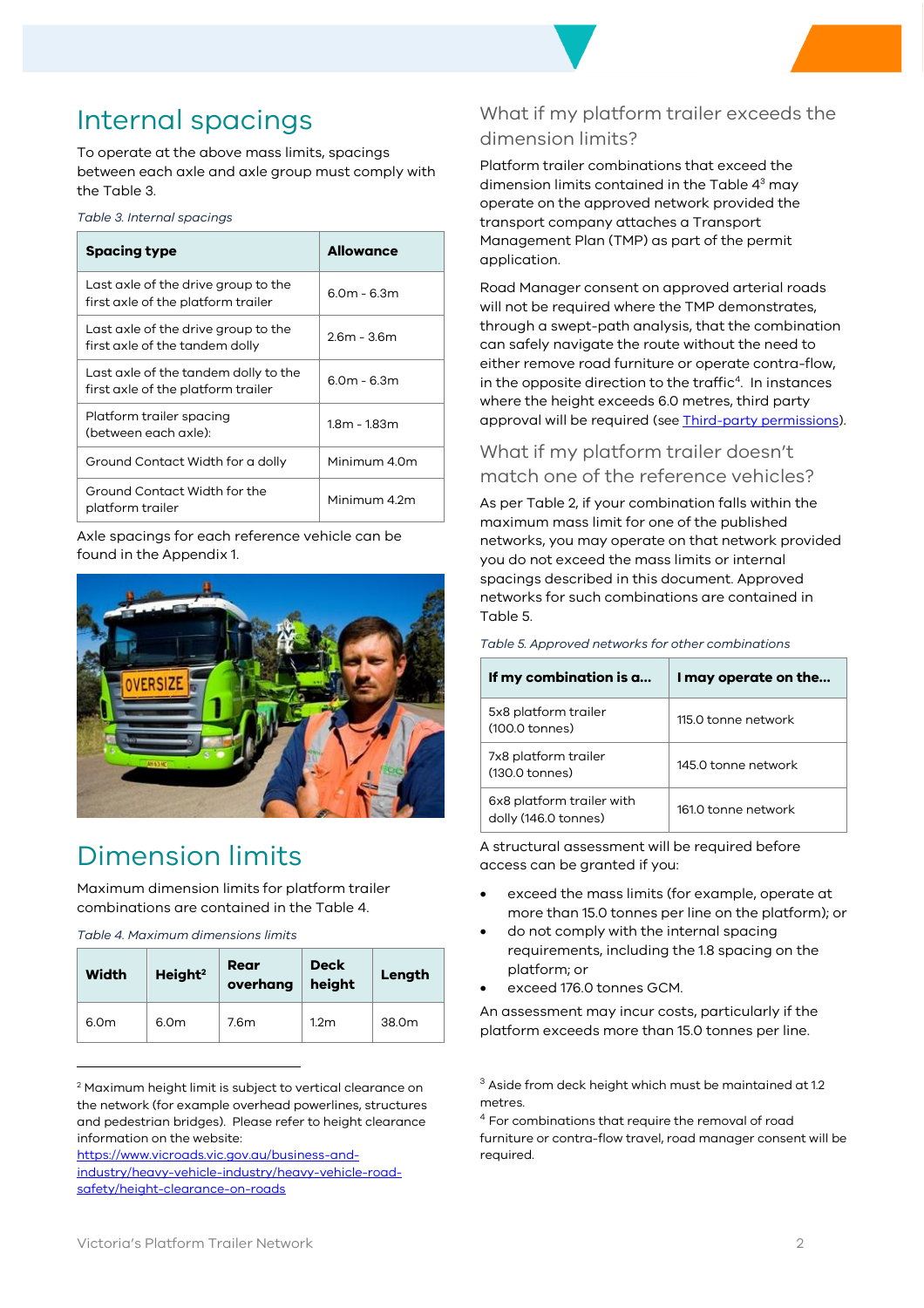### NHVR permits

A Class 1 single-trip permit issued for 12 months is required to access the pre-approved networks. To be clear, this permit allows for only one trip over a 12 month period. Operators who need to make multiple trips to a single destination will need to first contact the National Heavy Vehicle Regulator before they apply for a permit under this policy.

Applications should be made via the NHVR portal (see [How to apply\)](#page-4-0).

### Travel conditions

Platform trailers are only permitted to travel in the periods specified in the [Table 6.](#page-2-0)

<span id="page-2-0"></span>*Table 6. Permitted travel times*

| Road or<br>area       | Day                            | Up to 5.0m<br>wide and/or<br>30.0m long      | Over 5.0m<br>wide and/or<br>30.0m long           |
|-----------------------|--------------------------------|----------------------------------------------|--------------------------------------------------|
| Melbourne<br>and      | Mon - Sat                      | 9am-4pm<br>12am-6am                          | $1$ am- $5$ am                                   |
| Geelong<br>urban area | Sunday &<br>public<br>holidays | 12am-4pm                                     | 1am-5am                                          |
| Rural area            | Any day                        | Sunrise -<br>Sunset                          | Sunrise -<br>Sunset                              |
| Freeway <sup>5</sup>  | Any day<br>(all times)         | Except for the<br>day of a<br>holiday period | Except for the<br>day before a<br>holiday period |

A 'holiday period' means a period of three or more consecutive days consisting of any of the following:

- a state-wide school holiday;
- a public holiday;
- a Saturday or a Sunday.

A 'public holiday' means any day ratified by the State [Government of Victoria as a Public Holiday.](https://vicroads-my.sharepoint.com/personal/mondi_roads_vic_gov_au/Documents/Attachments)

A 'rural area' means an area of operation in Victoria other than the following:

- Colac Surf Coast area;
- Gippsland Ranges area;
- Melbourne and Geelong urban area;
- Mountainous area; and
- Otway area.

A platform trailer combination must not travel from 23 December to 3 January inclusive on:

- the Calder Highway; or
- the Hume Highway; or
- a freeway outside the Melbourne and Geelong urban areas.

# General operating

### conditions

- The platform trailer's suspension system must be capable of load-sharing across all axles.
- The coupling on a gooseneck connection must be height adjustable so that the platform can be made level prior to the commencement of travel.
- To maintain stability, platform trailers with a gooseneck are to be arranged in a three-point connection as shown below.



- If a gooseneck connection has a mass compensating mechanism, it must remain operational and maintain a constant mass on the tandem drive.
- To maintain traction when towing a laden trailer, the mass on the drive group must exceed 14.0 tonnes.
- The laden combination must not exceed a speed of 70km/h.
- A stand-by prime mover must accompany the combination when the total mass of the platform combination exceeds 150.0 tonnes.

A vehicle mounted variable message sign (VMS) is required when crossing any "orange" structure where a 5 km/h slowdown is stipulated.

#### Warning signs and flags

A platform trailer combination that, together with its load, is wider than 2.5 metres or longer than 25.0 metres must have:

- a warning sign attached to the front of the vehicle; and
- a warning sign attached to the rear of the vehicle or, if a load projects from the rear of the vehicle, to the rear of the load; and
- four brightly coloured red, red and yellow, or yellow flags, each at least 450mm by 450mm, fixed as follows:
	- o at each side of the front of the vehicle or, if a load projects from the front of the vehicle, at each side of the front of the load;
	- o at each side of the rear of the vehicle or, if a load projects from the rear of the vehicle, at each side of the rear of the load.

<sup>&</sup>lt;sup>5</sup> Where a freeway transitions to a highway, the rural area travel conditions apply.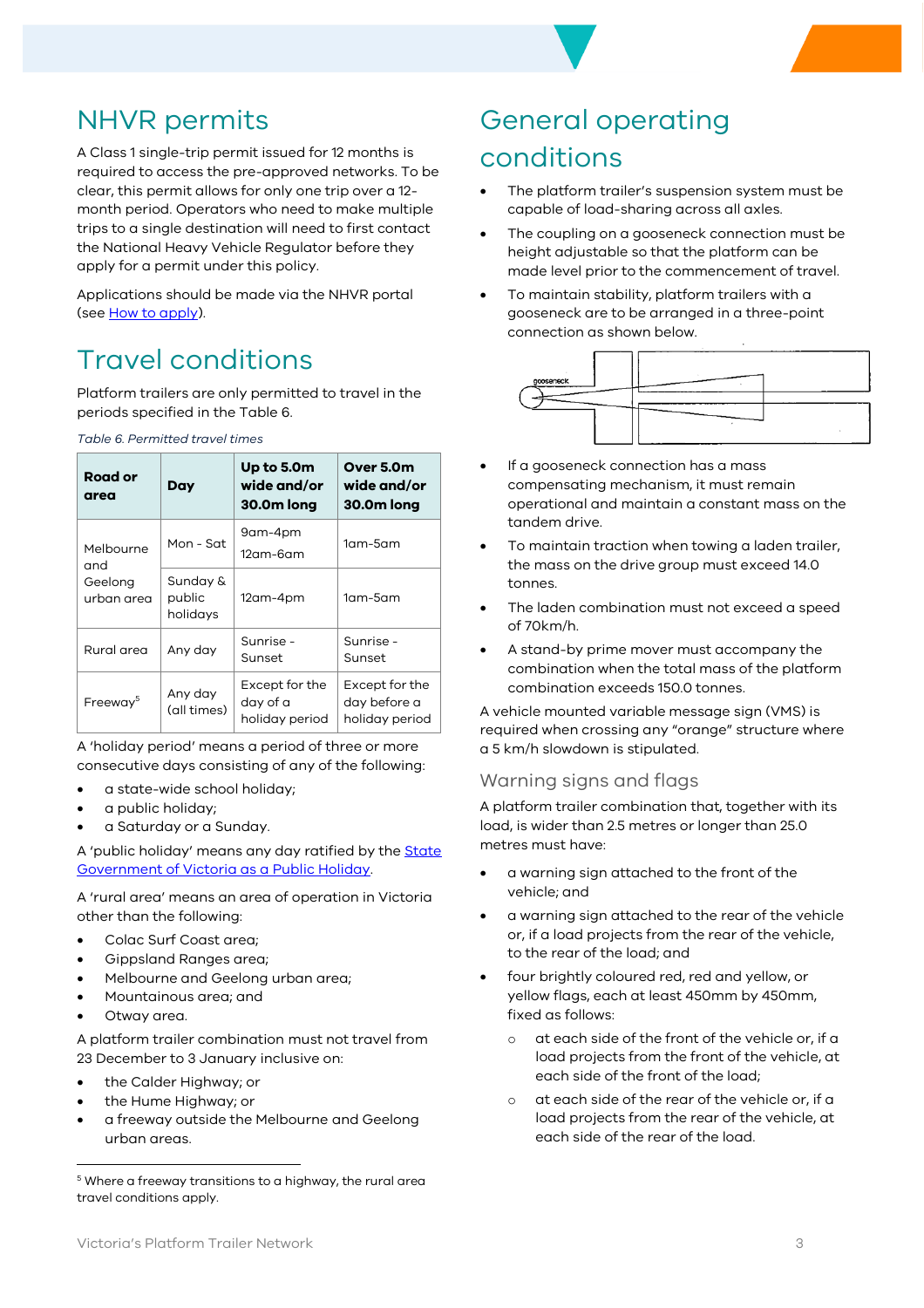If a load projects more than 150mm beyond a side of a platform trailer, and the projection is less than 500mm thick from top to bottom, a warning light must be attached to the vehicle and two delineators must be attached in accordance with Schedule 8, Part 1 of the Heavy Vehicle (Mass, Dimension and Loading) National Regulations.

The warning sign and delineators must also meet the standards and specifications as set out in Schedule 8, Part 1 of the aforementioned regulations.



#### Warning lights

If a platform trailer, together with any load, is wider than 3.0 metres, a warning light must be attached to the vehicle while it is being used in the daytime.

The prime mover towing the platform trailer must have its low-beam headlights or front fog lights on while being used in daytime.

A warning light attached to a platform trailer combination must only be switched on when the heavy vehicle is travelling or is stationary in a position that is likely to cause danger to other road users.

If a platform trailer is being used at night:

- side markers must be displayed, not more than 2.0 metres apart, along the total length of each side of the vehicle and any load projecting from the front or rear of the vehicle; and
- two rear markers must be fitted to the rear of any load projecting from the rear of the vehicle, within 400mm of each side of the load and at least 1.0 metre, but no more than 2.1 metres, above the ground; and
- a warning light must be attached to the combination if it, together with any load, is wider than 2.5 metres or longer than 22.0 metres; and
- a pilot vehicle is required when the platform is travelling unladen with a width greater than 3.1 metres, but not more than 3.5 metres.

#### Skid rails

Non-conductive skid rails, designed in accordance with electricity authority requirements, must be attached to the top of the load when the vehicle height exceeds:

- 4.8 metres under tram wires; and
- 5.0 metres under railway wires, electricity authority and telecommunication wires.

#### Pilot requirements

Pilots must comply with the pilot requirements set out in Schedule 8 of the Heavy Vehicle (Mass, Dimension and Loading) National Regulations.

A minimum of 2 certified pilots is required per load. Additional pilots may be required as per the Pilot and Escort Requirement Guide (se[e Appendix 2\)](#page-6-0).

### <span id="page-3-0"></span>Third-party permissions

Where third-party permission is required, the driver of the prime mover/dolly/platform trailer combination must keep a copy of the approval (physical or electronic) to be shown to an authorised officer on request.

#### Crossing a railway or tramway track

Permission from the Department of Transport's Over Dimension Load team is required to cross railway or tramway tracks where the vehicle exceeds one of the dimensions contained in the [Table 7.](#page-3-1)

<span id="page-3-1"></span>

| Table 7. Dimension threshold to seek permission to cross |  |
|----------------------------------------------------------|--|
| tracks                                                   |  |

|      | Width            | <b>Height</b> | Length |
|------|------------------|---------------|--------|
| Rail | 3.0 <sub>m</sub> | 4.9m          | 26.0m  |
| Tram | 3.0 <sub>m</sub> | 4.3m          | 26.0m  |

Applications stating the dimensions and mass of the combination and the time of day of the journey must be sent to **odlpermit@transport.vic.gov.au**.

Applications can take up to five days to process.

For more information please contact the following numbers: (03) 8392 7720 / 0417 054 626.

#### Electricity or telecommunications corporations

Permission from electricity or telecommunication corporations is required for any load that exceeds a height of 5.0 metres travelling under electrical or phone wires.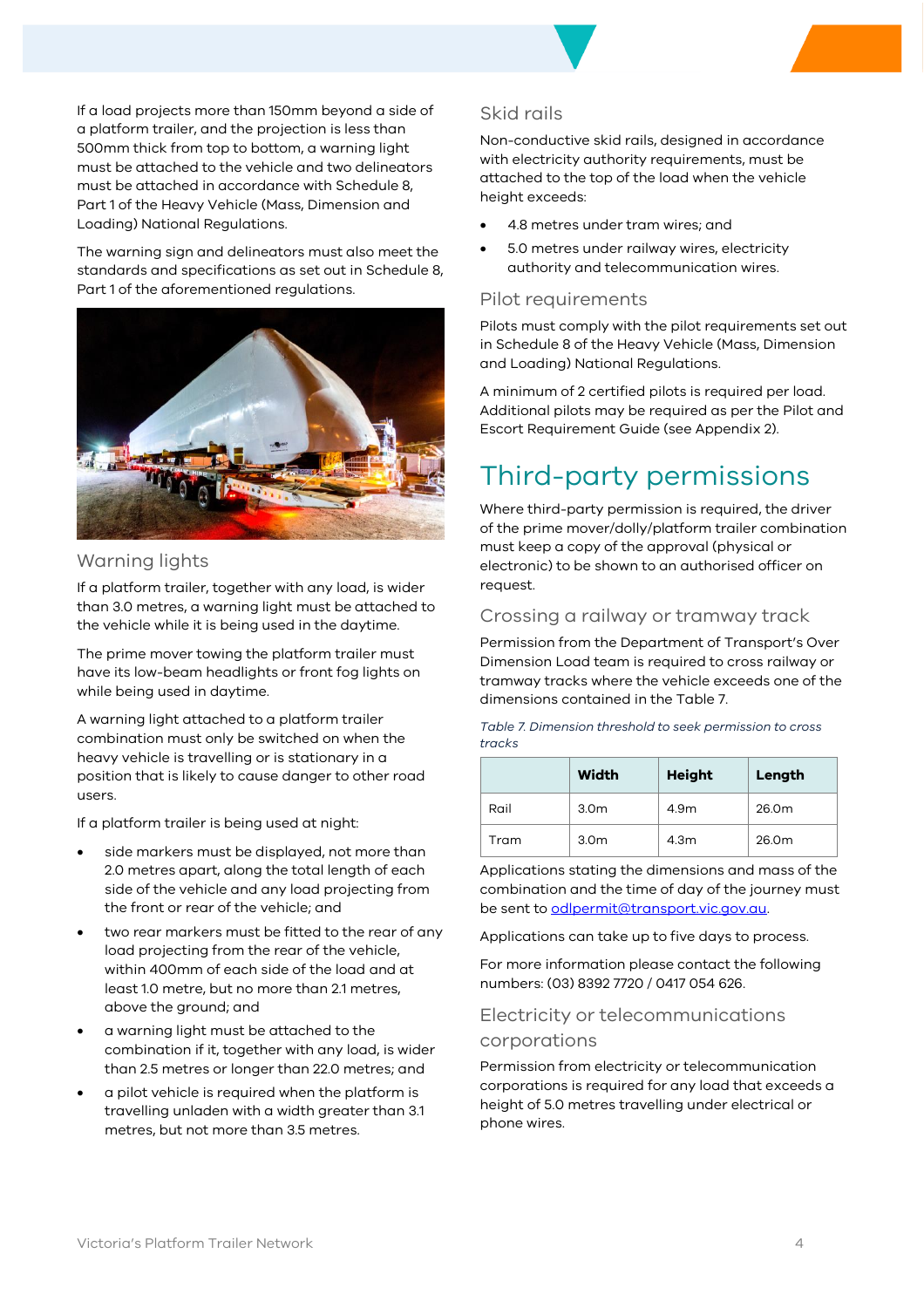

### Unladen travel

The Heavy Vehicle (Mass, Dimension and Loading) National Regulations specify that when operating unladen, a platform trailer must be kept at its smallest practicable dimensions. The above means unladen travel is restricted to prime mover and platform trailer combinations with the deck fully closed and any deck or gooseneck extensions retracted.

The dolly must be removed from the combination for unladen travel but may be carried as a load.

An unladen platform trailer combination cannot exceed the following maximum dimensions:

- Maximum length: 30.0 metres
- Maximum width: 3.5 metres
- Maximum height: 4.6 metres

The unladen platform trailer combination must not exceed the following mass limits:

- Steer axle: 6.5 tonnes
- Drive axle: 18.5 tonnes
- Eight-tyred axle: 5.0 tonnes per line

Unladen platform trailers that comply with the above may apply for annual permits to operate on [Victoria's](https://vicroadsmaps.maps.arcgis.com/apps/webappviewer/index.html?id=526b35d822ba437f833520c70da84587)  [Oversize & Overmass network.](https://vicroadsmaps.maps.arcgis.com/apps/webappviewer/index.html?id=526b35d822ba437f833520c70da84587) 

### General responsibilities

The Department's platform trailer maps do not absolve a driver or a transport company of their responsibilities.

Before the driver operates on the approved routes they must:

- show the details of their permit to any pilot escorting the load;
- ensure there is sufficient clearance under wires, structures and trees, and sufficient ground clearance at rail level crossings;
- check the VicTraffic map on the VicRoads' website to determine any road closures or additional road condition;
- ensure that the removal of any road furniture is not undertaken by the driver of the pilot or escort vehicle. It is the responsibility of the transport company to ensure road furniture is returned to the correct position once the move is complete.

### How to Apply

To gain access for the network, an application for an Oversize/Overmass permit must be submitted via the NHVR Portal. A Class 1 single-trip permit will be issued for 12 months.

To apply for a new permit via the NHVR Portal:

- 1. Go to [https://www.service.nhvr.gov.au](https://www.service.nhvr.gov.au/) and if not already registered, follow the prompts to set up an account.
- 2. Once registered, from the home screen, click on the 'Application Tracker' tile.
- 3. Click on the 'New Application' button and enter a reference for your application.
- 4. Click on the green 'Select Configuration' button and then select the 'Oversize and/or Overmass (OSOM)' heading.
- 5. Select the 'Prime Mover towing OS/OM/OSOM Load', you will be required to remove the trailer component, and add the platform trailer to the application.
- 6. Complete all fields in the 'Vehicle' step of the application and then select the 'Next' button.
- 7. In the 'Travel details tab' under 'travel requirements' you will be required to select 'Single Trip'.
- 8. In the 'Route' step of the application, select the 'Single Route' option and plot the start and finish address you require, ensuring you utilise the roads identified on the platform trailer network.
- 9. Tick the confirmation box located under the 'Confirm' tab and add the following note into 'Route Notes' **'***Requesting Access to roads contained in Victoria's Platform Trailer Network'*.
- <span id="page-4-0"></span>10. Navigate through the remainder of the application form, completing all mandatory information and attaching any supporting documentation. Follow the prompts to confirm your contact details and complete payment for your application.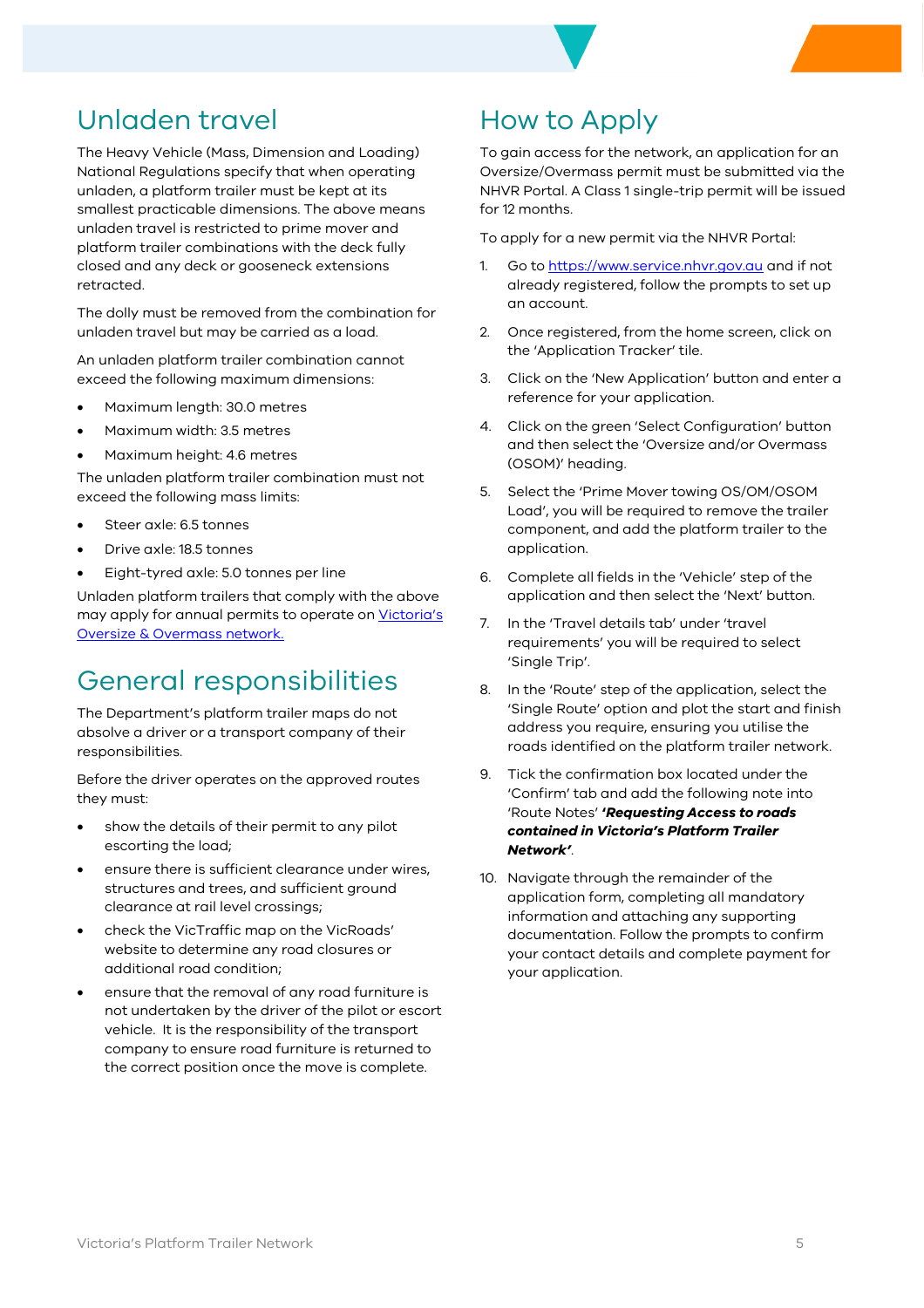### <span id="page-5-0"></span>Appendix 1

Platform Trailer Combination Reference Vehicle Designs<sup>6</sup>

Reference vehicle 1:

Prime mover & 6x8 platform trailer combination up to 115.0 tonnes





30000 MAX OVERALL LENGTH INCLUDING LOAD

Reference vehicle 2:

Prime mover & 8x8 platform trailer combination up to 145.0 tonnes



<sup>&</sup>lt;sup>6</sup> Not to scale. All measurements in millimetres.